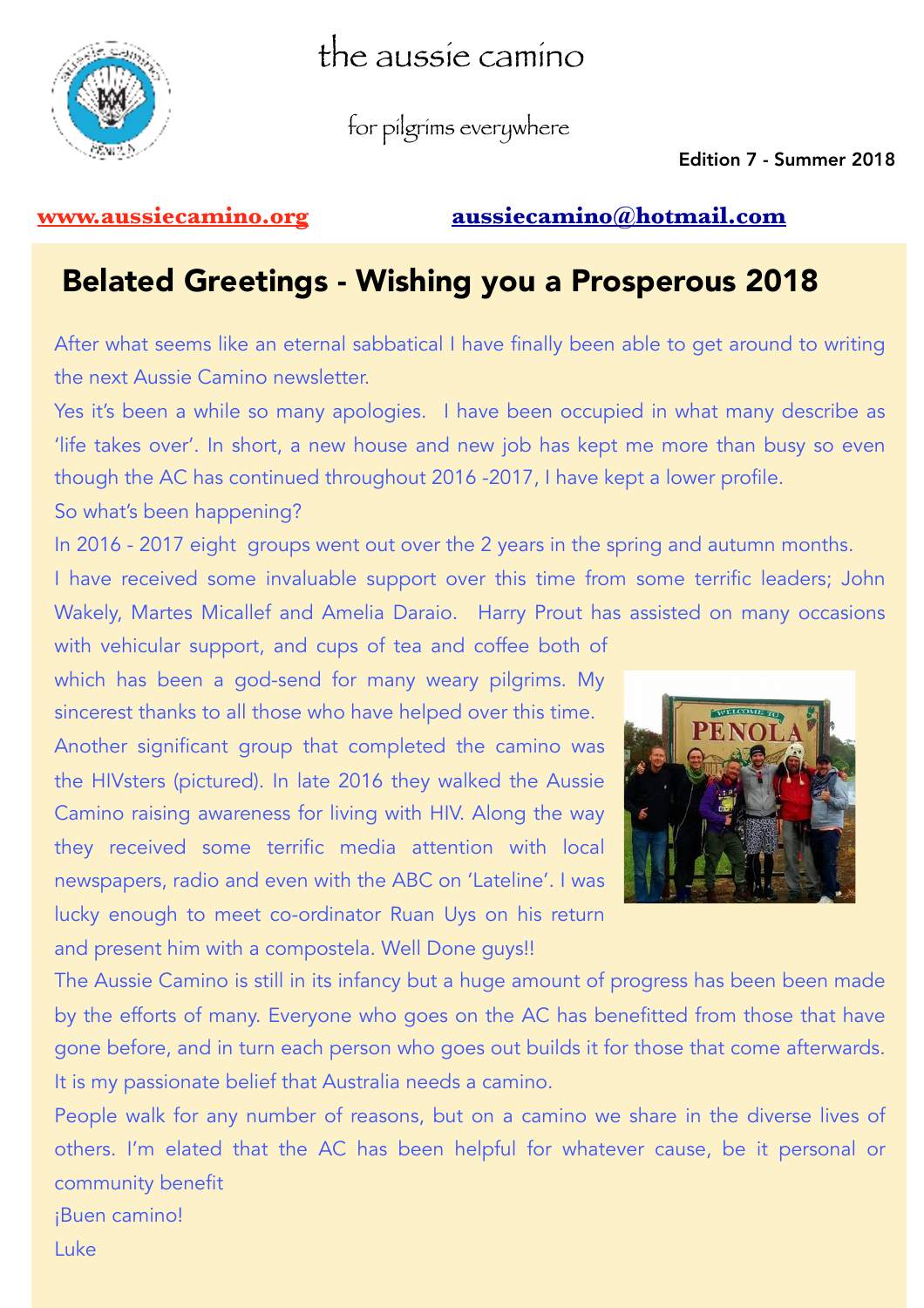# 2016 Groups











# 2017 Groups

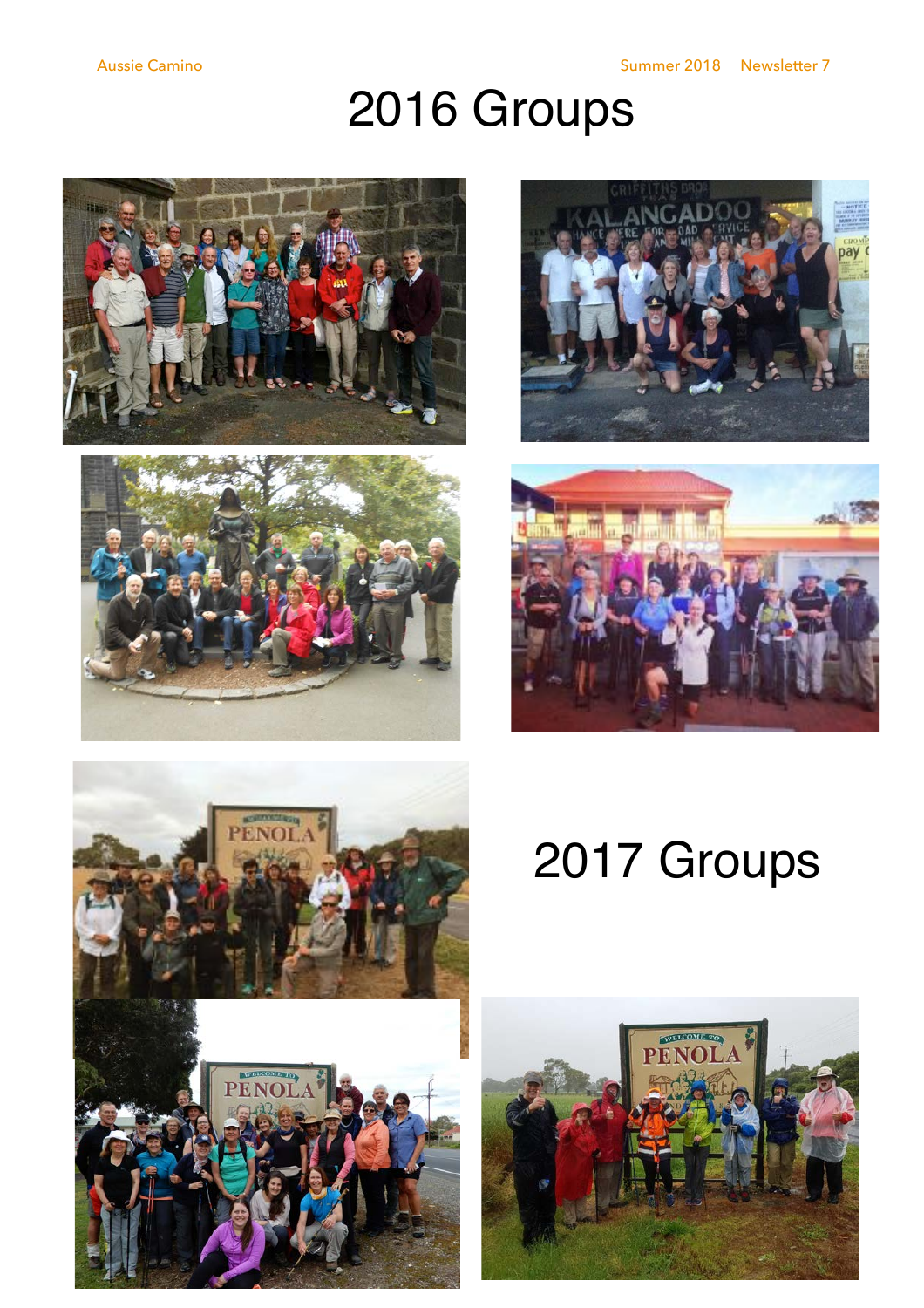# Book



# Two Steps Forward<br>Review Graeme Simsion & Anne Buist

Zoe, a sometime artist, is from California. Martin, an engineer, is from Yorkshire. Both have ended up in picturesque Cluny, in central France. Both are struggling to come to terms with their recent past for Zoe, the death of her husband; for Martin, a messy divorce. Co-written by husband and wife team Simsion and Buist with already a stable of successful books behind them, *Two Steps Forward* was always going to be be a popular read.

The authors walked the same route as described in the novel from central France and then along the Camino Nortes to Santiago in 2011. On the way they discussed the people they met, the countryside they traveled and of course the hardships and joys along the way. This

proved to be too much of an opportunity to miss, and as result *Two Steps Forward*  was born.

The chapters alternate between Zoe's and Martins point of view as they meet and part company continually over the journey. Martin is trialling a prototype, handheld hiking trailer which he hopes to patent and sell, and Zoe scrawls and sketches to pay her way along the camino. The tension is palpable as neither knows whether they are ready to dip their toes back in to romantic waters

For lovers of caminos it is a great whimsical journey of life, love and loss. As all pilgrims know, the camino proves to be a metaphor of life that challenges but ultimately rewards the unsupposing pilgrims in ways they could not imagine.

I was lucky enough to hear the authors, at The Age literary lunch. They are great fun both on and off the page.

Most recommended!!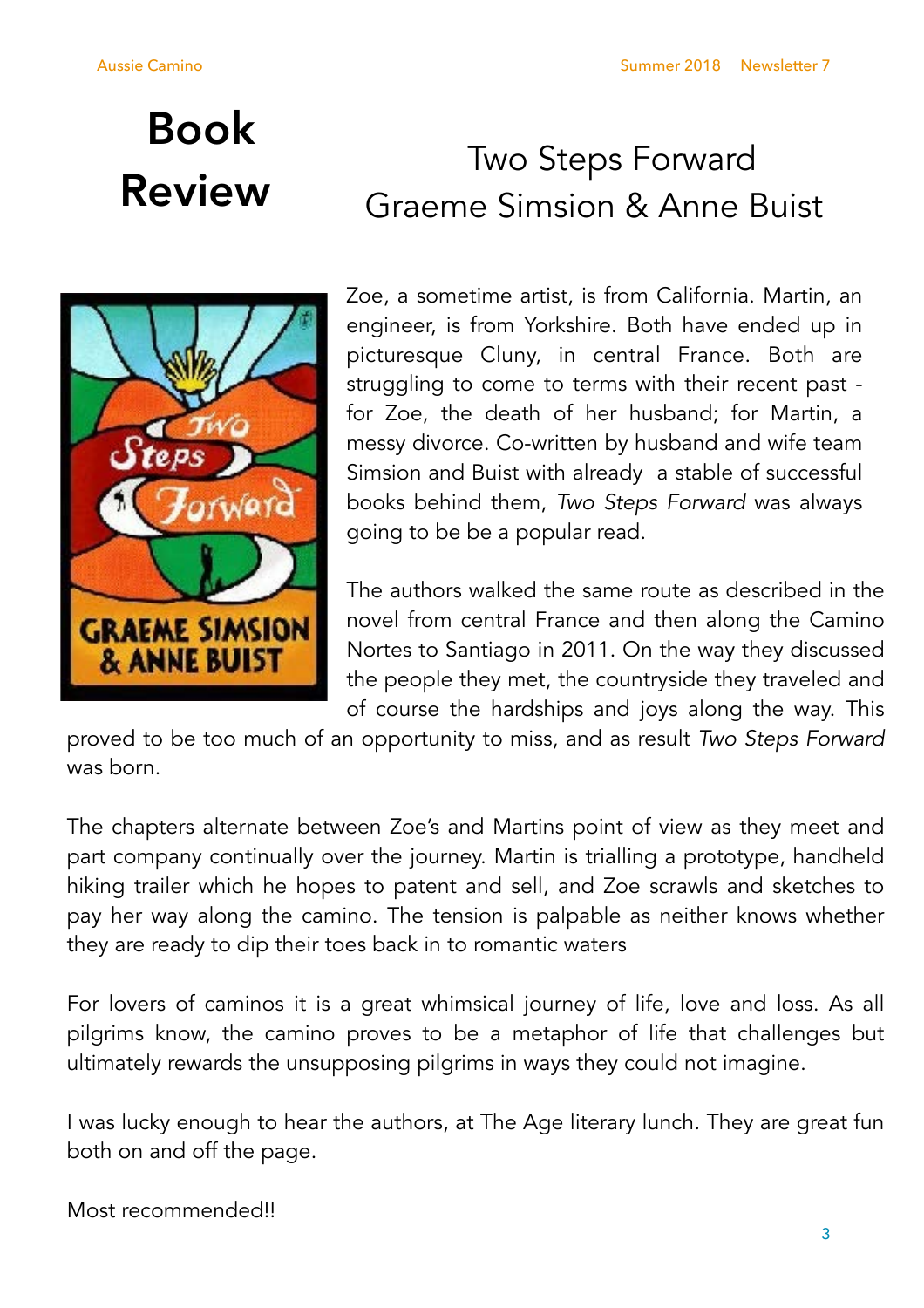# In the media - The Age

 The Good Weekend - Two of Us by Rosamund Burton APRIL 1 2017

### How a teenager's Italian pilgrimage with his mum has brought better health

**Ned Travers, 16, has suffered from severe epilepsy since he was 12. In 2014, he moved with his mother** 

### **Carolyn Travers, 55, from Sydney to Tuscany. The same year they walked an old pilgrim route, which was his path to better health.**

CAROLYN: Just before his 12th birthday, Ned was on a school excursion. The principal rang to say he'd had an epileptic seizure. I met him in the ambulance. He spoke like he'd had a stroke. Four days later, I was outside the school gate. I saw everyone running and knew Ned had had another one. I found him on the ground.

He has a rare condition called congenital bilateral perisylvian syndrome. The medical team put him on six drugs, twice a day. He was having 10 seizures a day, so couldn't go to school. I decided life needed to change, so in 2014 we bought this 300-year-old barn near Lucca in Tuscany. Ned and I live here full-time with my daughter, who's at university in Florence. My husband and oldest son come and go from Australia.

I'm an outdoor person, so I thought walking the 400-kilometre Via Francigena pilgrim route from Lucca to Rome would be great, because Ned could do that and we could go slowly. We started in November 2014 and it took us 30 days.

On the first day we ended up in an ambulance, because he had a seizure and fell. He was having 10 seizures a day when we set off, but by the end he was only having them when he ate and drank. He became fit very quickly and walked so fast, which inspired me, because he was sporty before he got sick. He also became interested in life again. I felt I had lost the Ned I knew – and now I was getting him back.

After we finished the walk, I found an Italian doctor. He said, "It's better to live a great life with a few seizures than to have no life due to drugs." Now Ned is on half the medication he was on previously. He's made an amazing transition. He goes to the local school and he's slowly learning Italian.

Ned's a very gentle soul. He wants to be friends with everyone. When he was younger, he was always so happy, and he's retained that. I admire his resilience. When he wakes up after being unconscious, surrounded by people, he doesn't feel embarrassed or sorry for himself. With the epilepsy and the brain syndrome come learning difficulties. It takes him a long time to get ready, and he doesn't understand personal space, which upsets some people. Also, if he's having a great time, he'll clap. He comes home from school and says, "I embarrassed myself today, Mum. I started clapping." I would like him to be sportier, but he loves music and comedy. He lip-syncs to all the latest songs on the radio and adores comedian Dave Hughes.

If I play tennis I leave him for an hour, otherwise we're always together. Last August we did a 178 kilometre walk through the hills around Florence, and because I've started a walking business, we did many day walks to perfect the itineraries. Since then, Ned's moved up a class and started Scouts, and now catches the school bus, which he wasn't able to do earlier this year.

He struggles with friends because they often don't get him, but he's got a family who absolutely adore him and he's got a life now.

### Aussie Camino Autumn 2018 Newsletter 7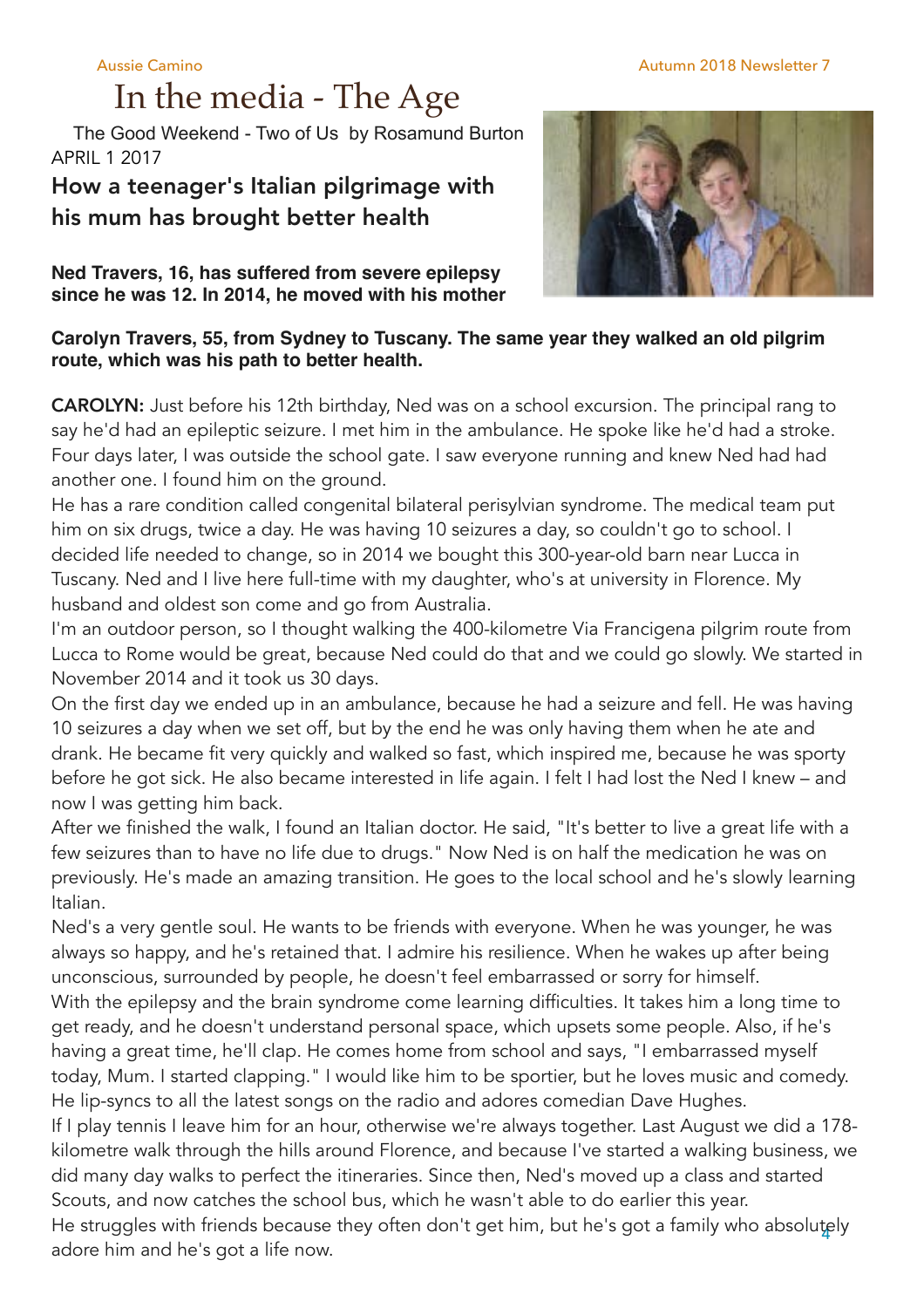NED: Walking with my mum was strange at first, but I got used to it. We didn't fight at all, which was good, considering we were stuck with each other for a month. Me and Mum have always been close. I'm the youngest.

I got to experience new things, a new language, and waking up to Franciscan friars. We stayed in monasteries and saw some beautiful places. Every night when we checked in to our monastery, I'd change into



my pyjamas and lie on my bed. It would be completely silent, then Mum would say, "I can't wait until tomorrow."

The walking was tiring for the first four days. The first day was a shocker. We were walking 19 kilometres and were about half way when I came up with a really bad idea. I said, "Why don't we run one kilometre and walk five?" So I started running. Mum thought it was a joke, but I kept running, so she started running. I had my kilometre done when my epilepsy started to kick in. I fell over and had a seizure at the side of the road.

## Mum was sitting in the ambulance trying not to laugh. We both know because we've been in this situation a lot: a seizure happens and then five minutes later I, like, reboot.

Mum was screaming, "Ned, Ned, Ned." She ran over and sat next to me. All the cars stopped. Mum didn't have enough Italian to explain what was going on and no one spoke English. But they all had a friend who spoke a little bit of English, so each person rang their friend to try to translate, and the friends called their friends who spoke better English. Then the ambulance came, and I was put in it. I was feeling fine by this time and Mum was sitting in the ambulance trying not to laugh. We both know because we've been in this situation a lot: a seizure happens and then five minutes later I, like, reboot. The more I walked, the less I had seizures. I didn't train. I literally got off the couch; I was watching movies non-stop. I really was fit by the end. I hope I've kept that fitness. Before this illness I was extremely energetic and sporty. I was playing rugby and tennis. My face was getting red from running, not passing out. It was great.

Moving to Italy was big for me, but I didn't want to complain too much. I wanted to stay in Sydney, because of my friends there, but I knew I couldn't. Now I really like Italy. I would describe my Mum as caring, energetic, enthusiastic and funny. She is one of those people who always tries to put you into groups that you don't want to be part of. She's always trying to involve me in sports activities that I don't really like. Before the epilepsy I once said I didn't like karate and Mum put me in karate classes. She's just waiting for that one activity that I say, "I love this." Mum's great. Mum being Mum makes me laugh.